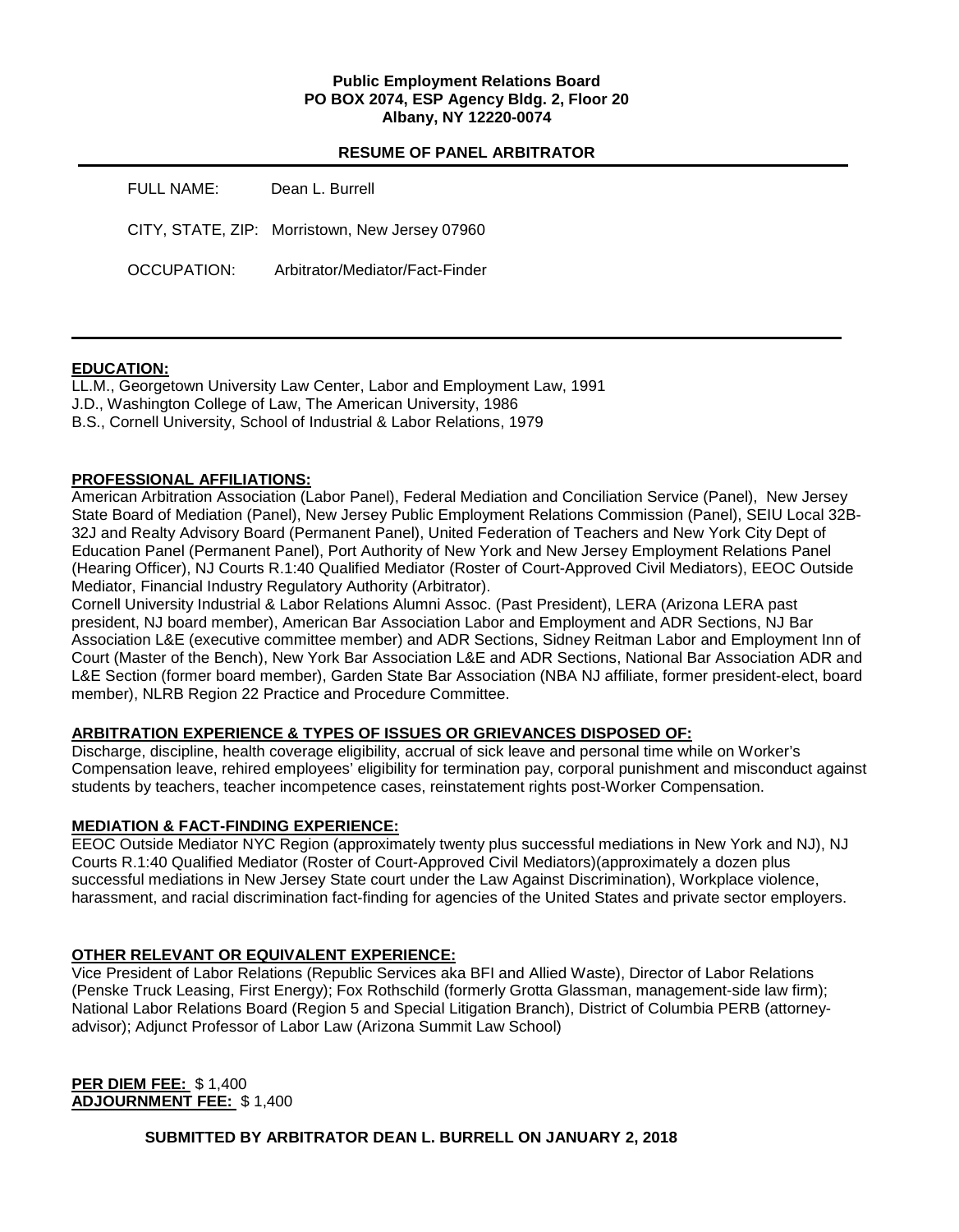# **Public Employment Relations Board PO BOX 2074, ESP Agency Bldg. 2, Floor 20 Albany, NY 12220-0074**

# **BILLING DISCLOSURE STATEMENT**

# ARBITRATOR'S NAME: **Dean L. Burrell**

The following is a description of my fees and expenses:

# A) HEARING TIME.

- (1) My per diem is  $$1,400$  for each day or any part thereof spent hearing a case.
- (2) If a hearing day exceeds 8 hours, I charge:

 $\Box$ a second full per diem XX a prorated per diem

 $\Box$ no additional charge  $\Box$ other (describe) :

(3) Additional comments:

#### B) STUDY TIME.

- (1) I charge \$ 1,400 for each day spent in preparation of the opinion and award.
- (2) This charge will be prorated for partial days devoted to such preparation.
- (3) Additional comments:

### C) TRAVEL TIME AND EXPENSES.

(1) When travel time plus hearing time exceeds hours in a calendar day:

 $\Box$  Not applicable (no additional charge)

XX I charge as follows (describe): Per diem rate if actual travel time exceeds six hours

(2) I charge for actual, travel-related expenses incurred in connection with the case XX YES

Where appropriate, a mileage charge for auto travel will be billed at:

XX Prevailing IRS rate  $\Box$  Other (describe):

(3) When the scheduled hearing day(s) requires an overnight stay:

XX There is no charge, other than for lodging and subsistence.

- $\Box$ I charge as follows (describe):
- (4) Additional Comments: